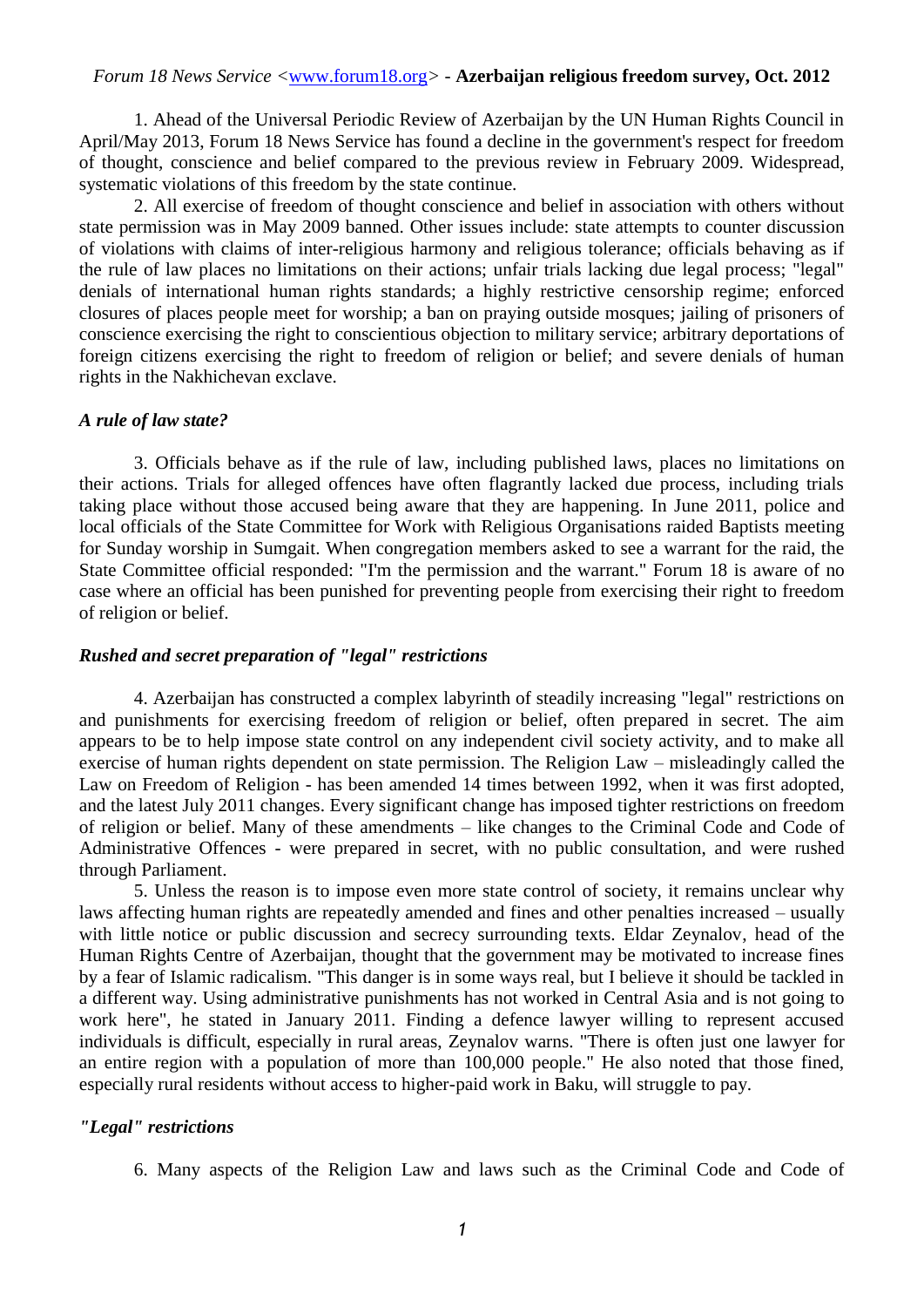### *Forum 18 News Service <*www.forum18.org*> -* **Azerbaijan religious freedom survey, Oct. 2012**

Administrative Offences are highly problematic. These problems include but are not limited to:

7. Religion Law Article 2 states that "legislation on freedom of religion consists of the Constitution, international agreements agreed by Azerbaijan, this Law and other relevant legislation of Azerbaijan." However the Law contradicts international standards.

8. Religion Law Article 4 includes a ban on conscientious objection to military service, or "refusing or declining to fulfil obligations determined by the law for his/her religious beliefs." It also states, in unclear wording, that "substituting the fulfilment of one responsibility by another may only be allowed in cases provided for by the legislation of the Republic of Azerbaijan". Military conscription is compulsory and there is no alternative civilian service.

9. In July 2012 Jehovah's Witness Amid Zohrabov was forcibly conscripted into the army, but released in August. He was first called up in 2007 and immediately stated his conscientious objection to military service and his readiness to do a fully civilian alternative service. However, in May 2012 Zohrabov was again called up. Some conscientious objectors have previously been imprisoned under Criminal Code Article 321.1, such as Farid Mammedov who completed a nine month jail term in June 2011.

10. Religion Law Article 6 states that religious education of children or adults in institutions can only happen if it is specified in the organisation's charter. It is unclear whether this is the only context in which religious education can happen. Article 10 states that "religious educational institutions act on the basis of a special permit (licence) issued by the competent executive body". Those teaching religion without such permission can be fined under the Administrative Code. The State Committee for Work with Religious Organisations must both approve and monitor such education.

11. The Religion Law reinforces the existing censorship regime, along with Administrative Code Article 300 and July 2012 legal amendments (claimed to be for "consumer protection") requiring "literature with a religious purpose (both hard copy and electronic), audio and video material, goods and produce and other information material with a religious theme" to have a stateissued "verification mark" before being sold. Religion Law Article 22 permits the production, import, export and dissemination of "religious literature, items and other information materials" only "with the consent of a relevant state body".

12. The State Committee specifies the number of copies of each named work that may be printed or imported, actively checks the contents of shops selling religious literature, and has a list of banned religious literature which it refuses to make public. Compulsory State Committee licensing before shops can sell religious books and objects is not uniformly applied across the country. Some bookshops, street traders and places of worship sell religious titles apparently without the necessary permission. Local people noted to Forum 18 that this leaves them vulnerable to officials seeking bribes to ignore evasion of controls. State Committee delays in processing such licences, as well as approvals of the titles and quantities to be sold, appear common. One such trader in Baku told Forum 18 in April 2011 that they have been waiting for more than one year.

13. Members of religious communities have told Forum 18 that they cannot freely print or import sacred books such as the Bible and the Koran. They are frequently confiscated during raids, police often insisting that they are "banned". However, many Muslims have told Forum 18 that publishing Islamic literature is not difficult, as often printers do not ask to see State Committee approval before they print Islamic books or other literature. But other religious communities, especially those wanting to publish in Azeri, face difficulties. "The printer will ask to see permission in writing from the State Committee, including the number of copies they are allowing to be printed," one Protestant told Forum 18. "No printing house will print anything without this approval." Denials of permission are frequent, and the State Committee often fails to respond to requests for permission.

14. Religious books – Muslim, Christian, Jehovah's Witness, Hare Krishna or of other faiths are frequently seized from travellers entering through land or sea borders. Seizures also sometimes occur at Baku airport. Confiscated Christian books have on occasion been handed to Azerbaijan's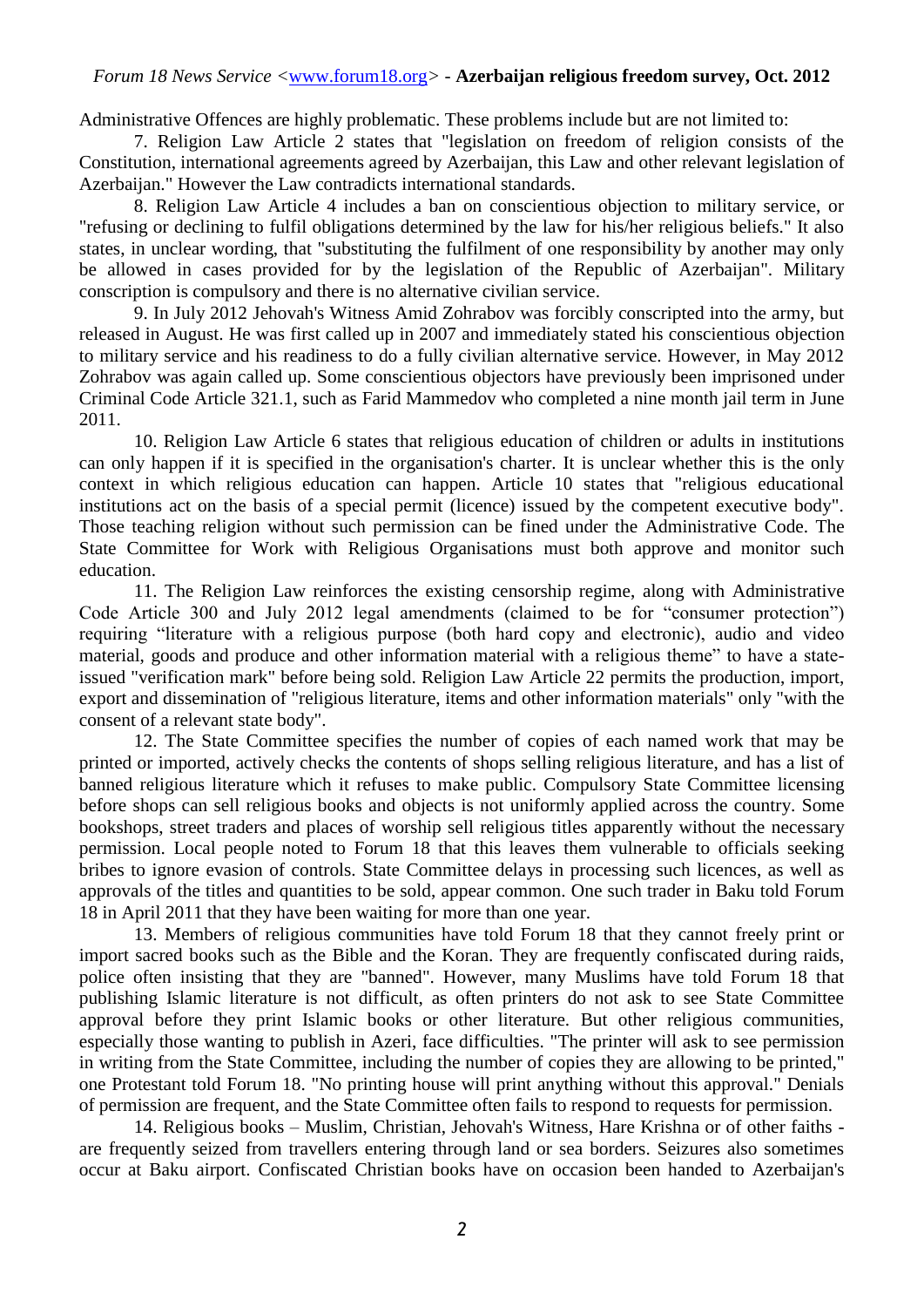Russian Orthodox diocese, even though they may have been confiscated from people who are not Russian Orthodox. Personal copies of the Koran and the Bible have been confiscated. But some religious communities, such as the Georgian Orthodox, have had limited success in appealing directly to the State Committee to allow small quantities of religious literature into the country.

15. There is no legal possibility for more than one person to manifest freedom of religion or belief without state permission. Religion Law Article 12 states: "Religious organisations may function only after state registration by a relevant state body and the state registry of religious organisations". Registration requires "information on the citizenship, residence, and date of birth of people founding the religious society, a copy of their identity cards, the basis of their religious teachings, information on the date of establishment of the religion and community, the form and methods of its activity, traditions, attitude to the family, marriage and education, information on limitations on rights and duties of the members of the community. Other documents demanded by the Law on State Registration of the Juridical Person shall also be submitted with the application." From July 2011, 50 adults "or their authorised representatives", not 10 adults as previously, were required to submit a registration application. This appears to be being applied retrospectively to communities whose applications were submitted before the end of 2009 but have not been processed.

16. There is no legal indication by what authority, standards, or competence state officials decide registration applications or appeals against their decisions. If officials do not find enough grounds in the doctrinal tests or documents demanded to refuse registration, extra grounds for refusal include if "the activity or objectives of the religious organisation, or the nature and foundations of its teachings contradict the Constitution and laws", or if "the presented charter (regulation) or other documents contradict the requirements of legislation or the information is wrong". No independent appeal process exists, or timescale for officials to make decisions.

17. Muslims are subject to specific extra restrictions. All mosques must belong to the Caucasian Muslim Board. Religion Law Article 8 states: "The appointment of the religious functionaries who lead Islamic places of prayer is by the Caucasian Muslim Board, which informs the relevant organ of executive power." Article 21 specifies: "The performance of Islamic religious rituals and ceremonies can be carried out only by citizens of Azerbaijan who have received their education in Azerbaijan."

18. About 2,000 religious communities are thought to currently function in some form, of which 406 had registration with the Justice Ministry before the State Committee was set up in 2001. As of 9 October 2012, 576 religious communities are listed as registered on the State Committee website (555 Muslim, 21 of other faiths). In 2011 the State Committee only registered a further 60 of the religious communities which lodged registration or re-registration applications in 2009. Only six more were added between January and early October 2012. For some religious communities, compulsory re-registration has meant de-registration. The Baptist Union had 10 registered congregations in 1992. After compulsory re-registration in 1994 it was six. After compulsory reregistration in 1999 it was two. By 2009 – before the latest round of compulsory re-registration - it had three. Now it has no registered congregations. In April 2012 a Baku court upheld the State Committee suit to close down the city's Greater Grace Protestant Church for failing to regain the compulsory re-registration. This was the first known compulsory closure of a religious community through the courts since 2009 compulsory re-registration. The Church – which had registration since 1993 - failed in its first appeal in July 2012. Procedural violations in the legal conduct of the case were numerous and church members fear being prevented at any time from meeting for worship.

19. Exercising freedom of religion or belief in defiance of state restrictions risks heavy punishment for organisers and participants. Administrative Code Article 299, which punishes "violation of the procedure for creating or running religious organisations" – including failing to register a religious community, holding religious meetings for young people, or holding religious activity away from a community's registered address – carries heavy fines. Administrative Code Article 300 punishes "violation of legislation on freedom of religion" – such as distributing religious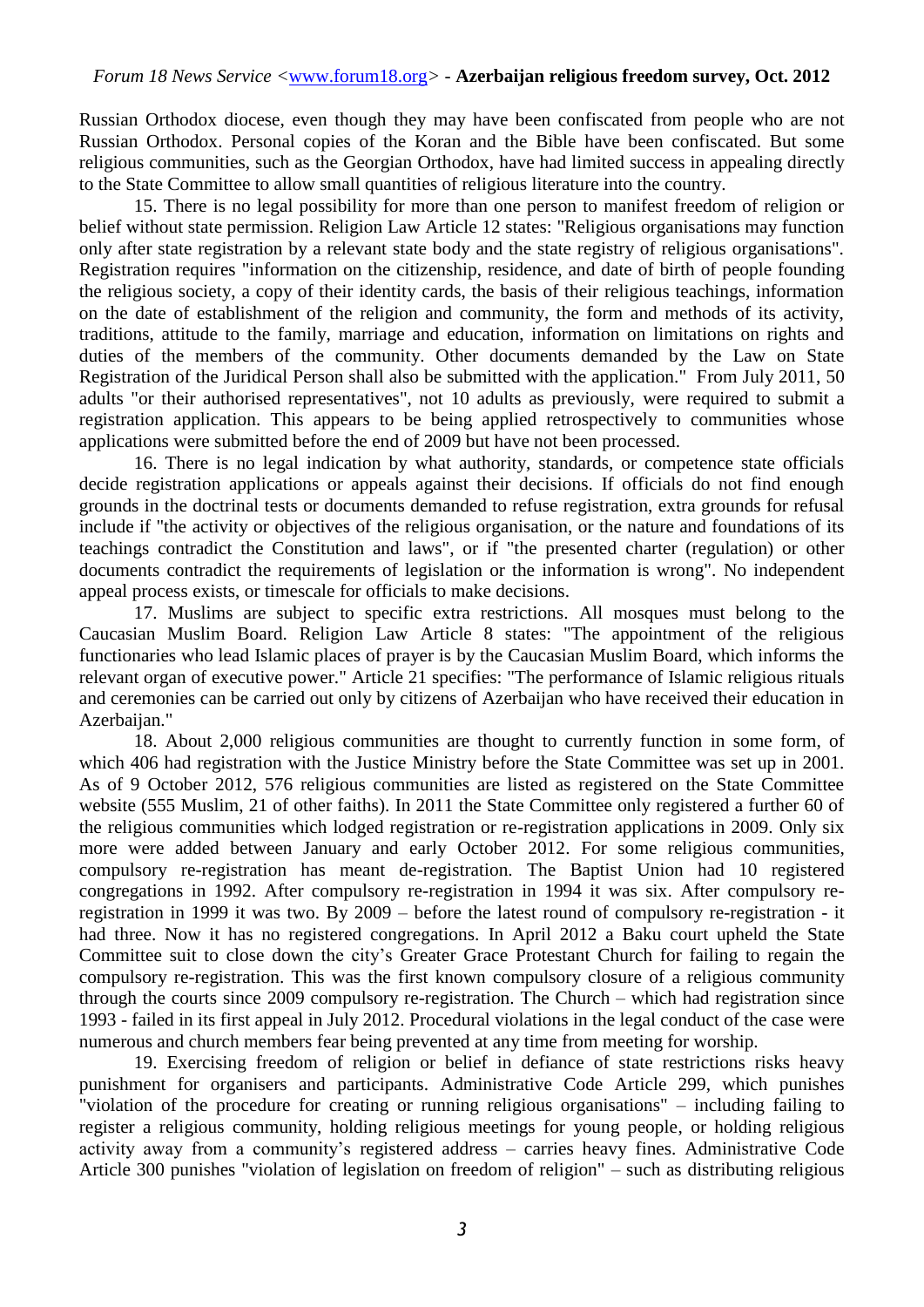literature without state permission – with heavy fines on individuals and even heavier fines on communities. Criminal Code Article 167-2 punishes uncensored religious literature production or distribution with up to two years' imprisonment for first time individual "offenders". Two other Criminal Code Articles could be interpreted to punish bona fide religious education or leadership of a community.

20. Unregistered communities facing possible punishment for exercising freedom of religion or belief without state permission include: all Muslim communities outside the control of the statebacked Caucasian Muslim Board; all communities not registered in 2009 including all Baptist, Seventh-day Adventist and Jehovah's Witness communities. Officials insist that those who had registration before the 2009 Religion Law, and whose re-registration applications have not been processed, will face action only if the State Committee goes to court to liquidate them. But, as in Gyanja from March 2011, some Muslim and Protestant communities have been forced to stop meeting. Riot police have been used to enforce this.

21. The experience of the Baptist Church in Neftechala is typical of many unregistered communities. Registration was lost in 1999, following attempts to re-register the Church during one of the five times since 1992 that compulsory registration has been enforced. After 1999, the State Committee blocked the Church's re-registration attempt, as it did after passage of the 2009 Religion Law. Raids on this community continue.

22. Raids are often conducted against groups such as Jehovah's Witnesses, Protestants and Muslim readers of Said Nursi's works. In May 2012, police and National Security Ministry secret police raided the Baku home of Muslim Zeka Miragayev, confiscating copies of the Koran and other Muslim books. Officers also took money from his home. Police declined to comment to Forum 18. In Gyanja in April 2012, police raided a private home where the hosts and three visiting Turkish students were praying the namaz. Two family members and the students were questioned for eight hours at a police station. The Muslims say police beat at least some of them. All five were given heavy administrative fines, but orders to deport the three students were overturned on appeal. "They were praying where they weren't allowed," the local police chief explained to Forum 18. He denied anyone was beaten.

23. As well as preventing religious communities from meeting, places of worship are also closed - mainly Sunni mosques. State officials denied that the religious affiliation of the mosques was the reason for their closure or demolition. Closures continue, and include places without public visibility, such as unregistered Muslim prayer rooms. Also, Religion Law Article 12 states: "The religious organisation can act only at the legal address defined in the information presented for state registration." Activity outside such venues is punishable under the Administrative Code. Religion Law Article 29 requires the State Committee to approve "the suitability of planned new religious prayer sites, and reconstruction of existing religious prayer sites". Activities at permitted places of worship are restricted: only one of Gyanja's six permitted mosques was in 2012 allowed to hold iftar meals at the end of each day's Ramadan fast.

24. Among the closed mosques is Baku's Abu Bekr Mosque. This community's lawyer told Forum 18 that it lodged a complaint to the UN Human Rights Committee, but it has not yet issued a ruling. Members of the only Sunni mosque in Gyanja are now forced to pray in groups of no more than five people in private homes, often under police surveillance. Police in 2011 forced groups of former mosque members to sign statements that they would stop meeting together.

25. In August 2008 a "temporary" ban on praying outside all mosques was imposed, whose text was apparently never made public. This ban appears still to be in force.

# *Nakhichevan*

26. The situation in the Nakhichevan exclave is worse than in the rest of the country. Muslim communities are under strict control, and other known religious communities – Baha'i, Adventist and